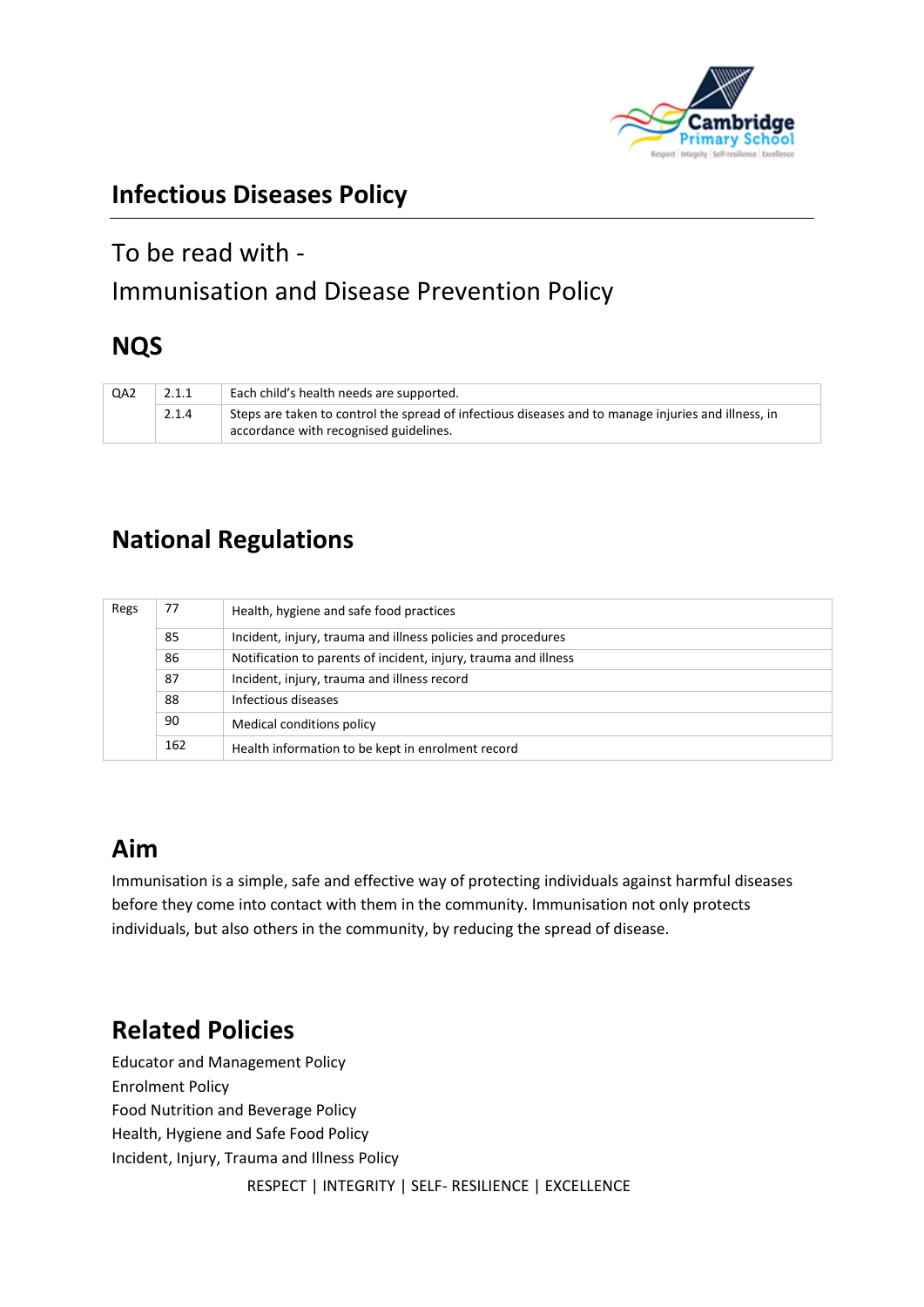

Immunisation Policy Medical Conditions Policy Privacy and Confidentiality Policy

# **Who is affected by this policy?**

Child Parents Family **Educators** Management Visitors Volunteers

## **Implementation**

- The service will use the attached Recommended Minimum Periods of Exclusion to exclude children and educators and inform parents of exclusion and non-exclusion periods for infectious diseases. We will minimise the spread of potential infectious diseases between children, other children and educators by excluding children who may have an infectious disease or are too ill to attend the service and facilitating the prevention and effective management of acute illness in children.
- Notification of the child's parents or nominated contacts will occur immediately of an infectious disease.
- The Nominated Supervisor is responsible for notifying the Department of Health of those infectious diseases detailed under Notifications and Exclusion Periods. This must occur within 24 hours.
- Children might be brought to care with symptoms or signs of illness or while in care suddenly develop an illness that has not been diagnosed by a doctor, and that might be potentially infectious or potentially life-threatening for the child. Symptoms may not clearly fit those listed in exclusion diseases making it difficult for the service to decide whether to accept or exclude the child from the service. If we suspect a child may have an infectious disease, we will exclude the child until we receive a medical certificate stating the child is not contagious and is okay to attend the Service.
- Many illnesses, while not fitting exclusion criteria, can transmit disease to other children in care, and can make a child too ill to participate in normal activities. All children who are unwell should not attend the Service and we will ask parents of children who are unwell to collect the child from our Service or to make alternative arrangements for their child's care.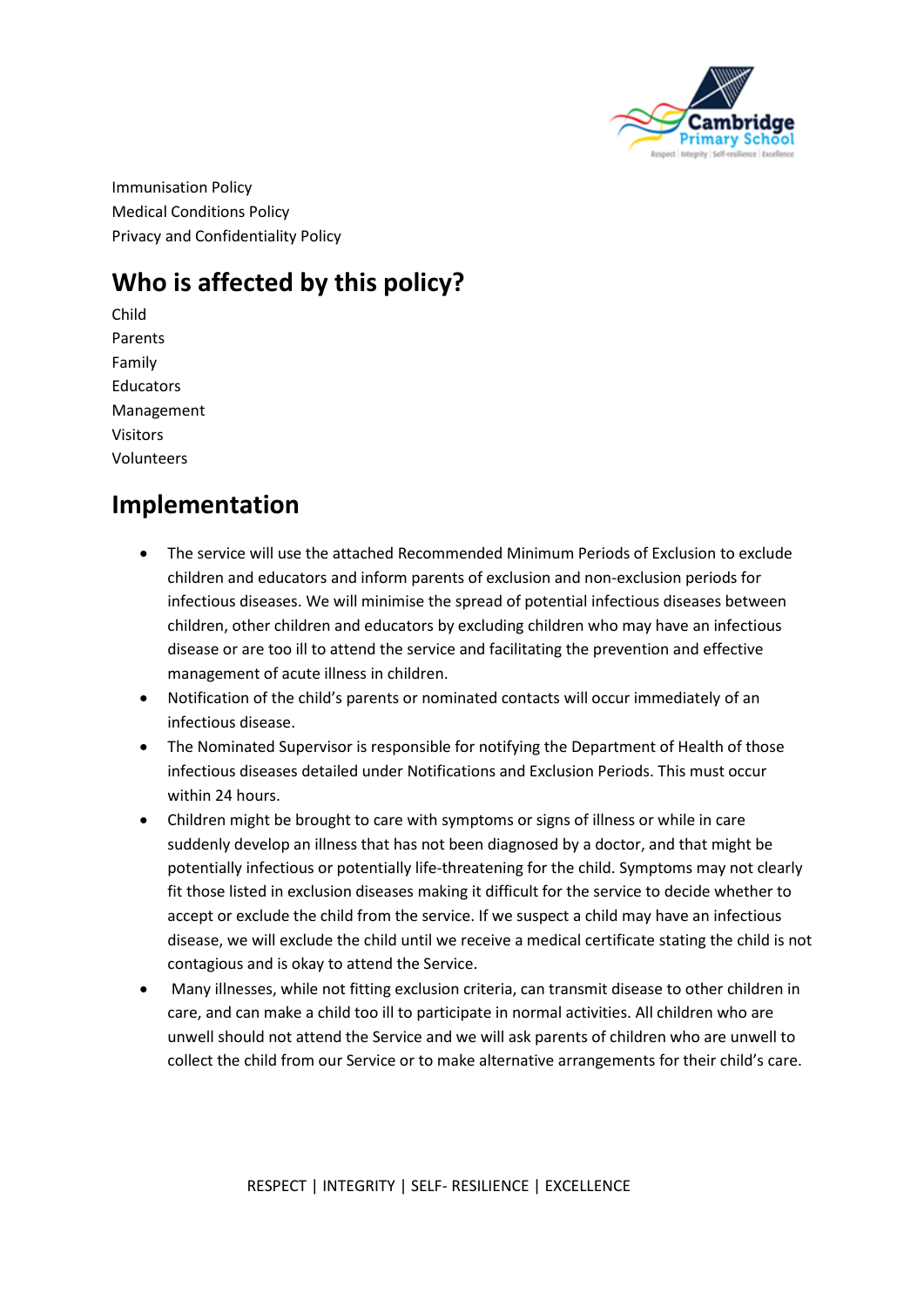

## **If an infectious disease arises at the service we will respond to any symptoms in the following manner -**

- Isolate the child from other children.
- Ensure the child is comfortable and appropriately supervised by educators.
- Contact the child's parents or nominated emergency contact. If the child's parents are unavailable we will contact the next nominated individual. We will inform the contact of the child's condition and ask for a parent or other authorised individual to pick the child up as quickly as possible. Any individual picking the child up from the service must be approved by the child's parents and be able to show identification.
- Ensure all bedding, towels and clothing which has been used by the child is disinfected. These items will be washed separately and if possible air dried in the sun.
- Ensure all toys used by the child are disinfected.
- Ensure all eating utensils used by the child are separated and sterilised.
- Provide information in the child's home languages to the best of our ability.
- Ensure confidentiality of any personal health related information obtained by the service and educators in relation to any child or their family.
- The Nominated Supervisor or another Responsible Person may require a child or staff member to provide a doctor's certificate on the first day back from an infectious illness stating they are okay to return to the Service.

## **Notifications and exclusion periods**

As outlined in the Public Health and Wellbeing Regulations 2009 (Vic):

- parents must advise educators as soon as possible if a child has an infectious diseases or the child has been in contact with a person infected with an infectious disease. These diseases and the minimum periods of exclusion are listed in Schedule 7 and can be accessed on-line at [www.legislation.vic.gov.au](http://www.legislation.vic.gov.au/)
- Approved providers, nominated supervisors must inform the parents and the Secretary of the Department of Health within 24 hours of forming the belief that a child is suffering from pertussis, poliomyelitis, measles, mumps, rubella or meningoccol C.
- Approved providers, nominated supervisors or family day care co-ordinators must not allow a child who has been infected or had contact with the diseases outlined in Schedule 7 to the Regulations to attend the service for the exclusion periods outlined in Schedule 7.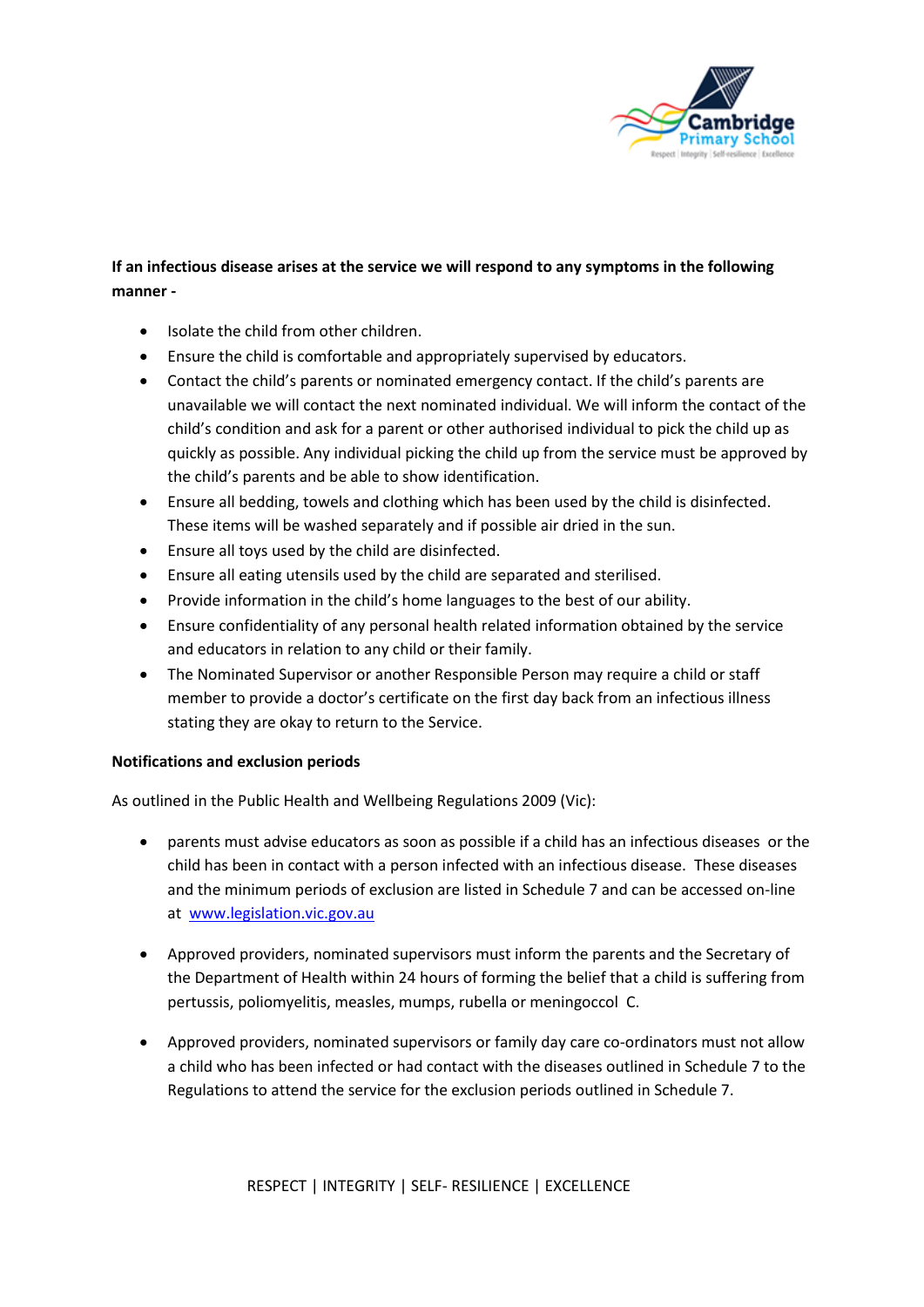

The diseases and exclusion periods outlined in the Schedule to the Public Health and Wellbeing Regulations 2009 are similar to the National Guidelines detailed below under "Recommended Periods of Exclusion".

## **Infectious Diseases requiring Notification to the local Public Health Unit**

Apart from the notifiable diseases outlined in the preceding section for children's services, infectious diseases generally only require notification from doctors and laboratories. A quick guide for notifiable conditions in Victoria is available on-line at:

<http://docs.health.vic.gov.au/docs/doc/Quick-guide-for-notifiable-conditions-in-Victoria>

## **Immunisation and Educators**

The National Health and Medical Research Council (NHMRC) recommend that educators should be immunised against **-**

- Hepatitis A.
- Measles-Mumps-Rubella (MMR).

Educators born during or since 1966 who do not have vaccination records of two doses of MMR, or do not have antibodies for rubella, require vaccination.

- Varicella if they have not previously been infected with chickenpox.
- Pertussis. An adult booster dose is especially important for those educators caring for the youngest children who are not fully vaccinated.
- Hepatitis B if caring for unimmunised children with intellectual disabilities (although the risk is low).

Our service will:

- regularly provide educators and staff with information about diseases that can be prevented by immunisation through in-service training sessions, fact sheets and the Staying Healthy in Childcare publication (found at [http://www.decd.sa.gov.au/speced2/files/pages/chess/hsp/Pathways/Staying\\_healthy\\_in\\_child](http://www.decd.sa.gov.au/speced2/files/pages/chess/hsp/Pathways/Staying_healthy_in_child_c.pdf) [\\_c.pdf](http://www.decd.sa.gov.au/speced2/files/pages/chess/hsp/Pathways/Staying_healthy_in_child_c.pdf) )
- regularly advise educators and staff that some infectious diseases may injure an unborn child if the mother is infected while pregnant through in-service training sessions, fact sheets and the Staying Healthy in Childcare publication. These infections include chickenpox, cytomegalovirus and rubella (German measles) .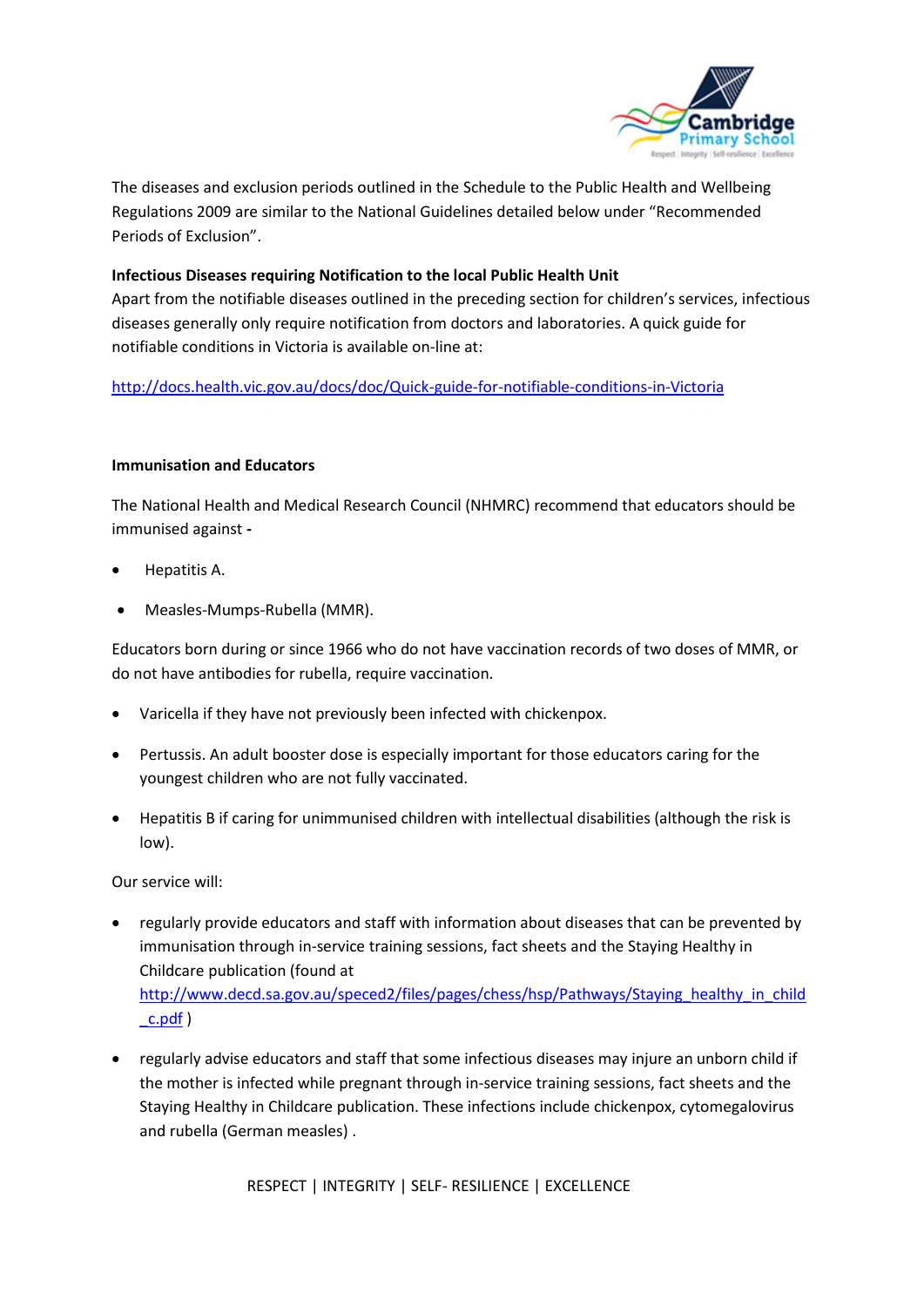

- ask new employees to confirm in writing that we have provided this information during their induction.
- encourage all non-immune staff to be vaccinated.
- advise female educators / staff who are not fully immunised to consider doing so before getting pregnant.
- advise pregnant educators and staff to review the Staying Healthy in Childcare publication and consult their medical practitioner to consider the risks of continuing to work at the service.
- ensure pregnant educators and staff follow good infection control and hygiene procedures.

## **Recommended Minimum Periods of Exclusion**

National Health and Medical Research Council . Staying Healthy -Preventing Infectious Diseases in Early Childhood Education and Care Services 5th edition, Commonwealth of Australia 2012.

## **Children who are unwell should not attend the service.**

The definition of 'contacts' will vary according to disease. Please refer to specific Fact Sheets in the Staying Healthy Publication for the definition of 'Contacts'.

## **Campylobacter**

Exclude until there has not been a loose bowel motion for 24 hours.<sup>b</sup> Exclusion of Contacts - Not excluded.

## **Candidiasis ('Thrush)**

Exclusion is NOT necessary. Exclusion of Contacts - Not excluded.

## **Chickenpox (Varicella)**

Exclude until all blisters have dried. This is usually at least 5 days after the rash first appeared in unimmunised children and less in immunised children.

Exclusion of contacts - Any child with an immune deficiency (for example, leukaemia) or receiving chemotherapy should be excluded for their own protection. Otherwise not excluded.

## **CMV (Cytomegalovirus infection)**

Exclusion is NOT necessary. Exclusion of Contacts - Not excluded.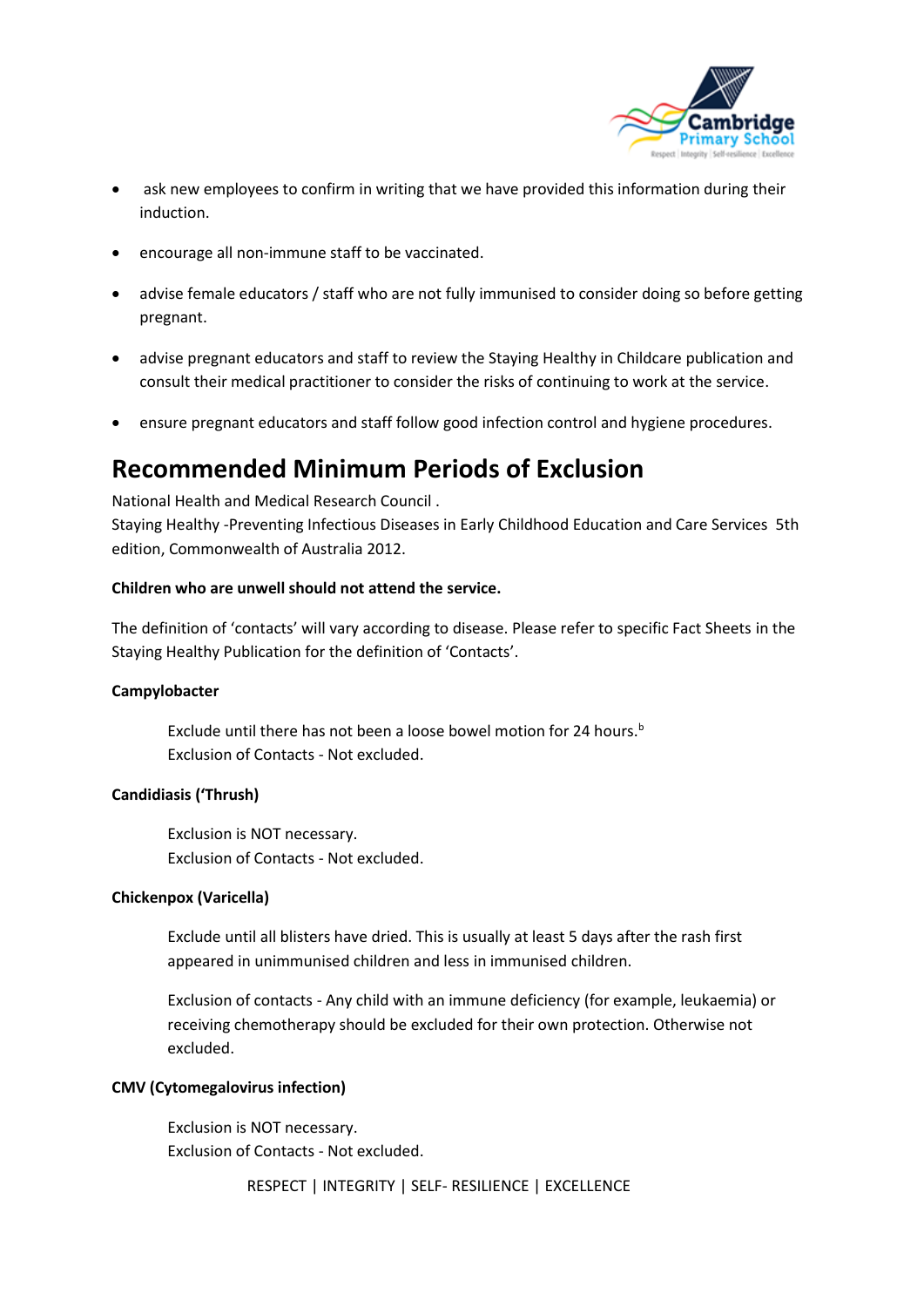

## **Conjunctivitis**

Exclude until discharge from the eyes has stopped unless a doctor has diagnosed noninfectious Conjunctivitis. Exclusion of Contacts - Not excluded.

## **Cryptosporidium**

Exclude until there has not been a loose bowel motion for 24 hours.<sup>b</sup> Exclusion of Contacts – Not excluded.

## **Diarrhoea (No organism identified)**

Exclude until there has not been a loose bowel motion for 24 hours. **b** Exclusion of Contacts - Not excluded.

## **Fungal infections of the skin or nails (eg ringworm, tinea)**

Exclude until the day after starting appropriate anti-fungal treatment. Exclusion of Contacts - Not excluded.

## **German measles (See 'Rubella')**

## **Giardiasis**

Exclude until there has not been a loose bowel motion for 24 hours.<sup>b</sup> Exclusion of Contacts - Not excluded.

## **Glandular fever (Mononucleosis, EBV infection)**

Exclusion is NOT necessary. Exclusion of Contacts - Not excluded.

## **Hand, foot and mouth disease**

Exclude until all blisters have dried. Exclusion of Contacts - Not excluded.

## **Haemophilus influenzae type b (Hib)**

Exclude until the person has received appropriate antibiotic treatment for at least 4 days. Exclusion of Contacts - Not excluded.

## **Head lice (Pediculosis)**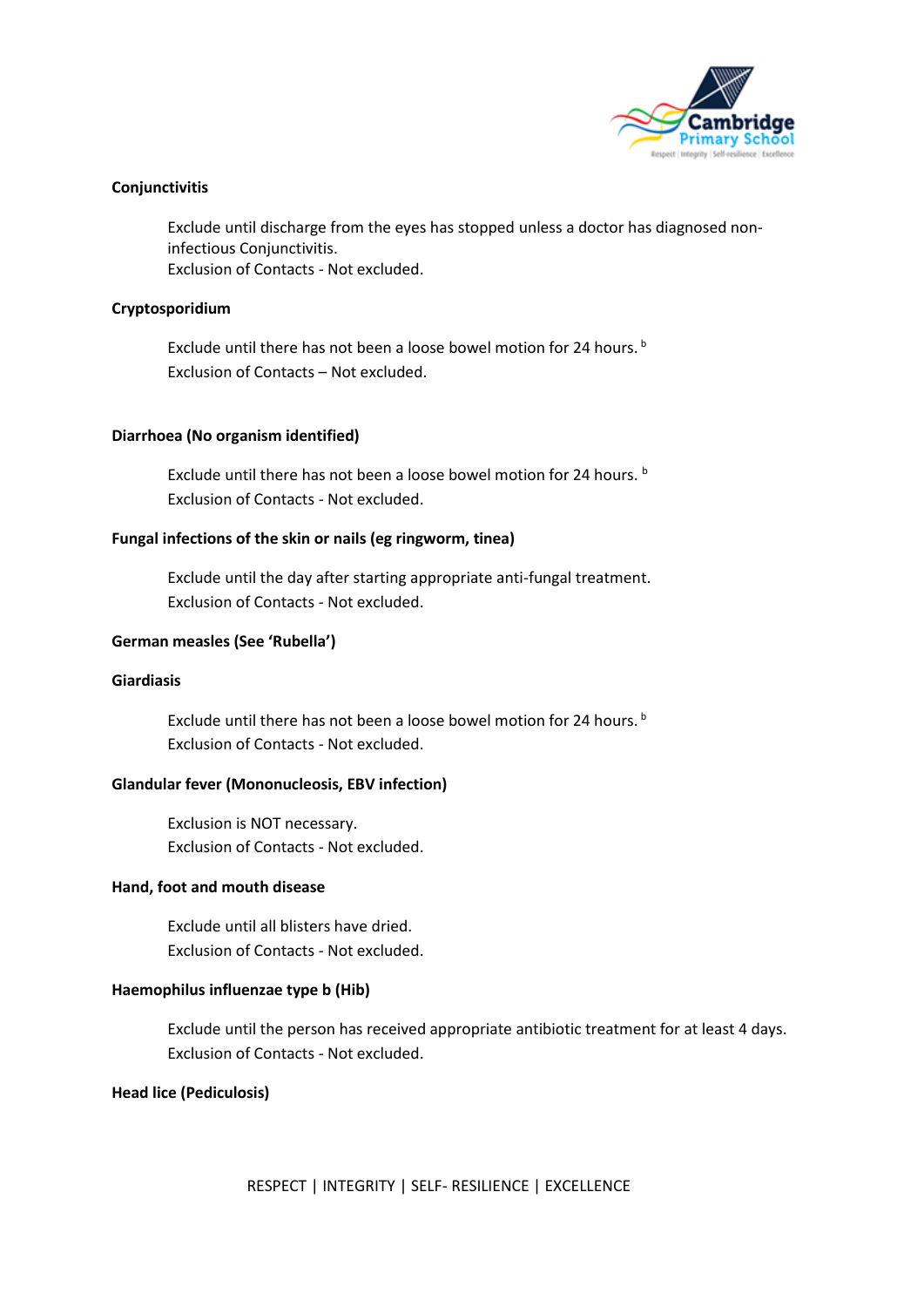

Exclusion is NOT necessary if effective treatment begins before the next day at the Service. (The child doesn't need to be sent home immediately if head lice are detected). Exclusion of Contacts - Not excluded.

### **Hepatitis A**

Exclude until a medical certificate of recovery is received and until at least 7 days after the onset of jaundice.

Exclusion of Contacts - Not excluded. Contact a public health unit for specialist advice about treating or vaccinating children in the same room or group.

#### **Hepatitis B**

Exclusion is NOT necessary. Exclusion of Contacts - Not excluded.

#### **Hepatitis C**

Exclusion is NOT necessary. Exclusion of Contacts - Not excluded.

### **Herpes simplex (cold sores, fever blisters)**

Exclusion is not necessary if the person is developmentally capable of maintaining hygiene practices to minimise the risk of transmission.

If the person is unable to comply with these practices they should be excluded until the sores are dry. Sores should be covered by a dressing where possible. Exclusion of Contacts - Not excluded.

#### **Human Immunodeficiency Virus (HIV/AIDS)**

Exclusion is NOT necessary. If the person is severely immunocompromised, they will be vulnerable to other people's illnesses. Exclusion of Contacts - Not excluded.

## **Human Parvovirus B19 (fifth disease, erythema infectiosum, slapped cheek syndrome)**

Exclusion is NOT necessary. Exclusion of Contacts - Not excluded.

#### **Hydatid disease**

Exclusion is NOT necessary. Exclusion of Contacts - Not excluded.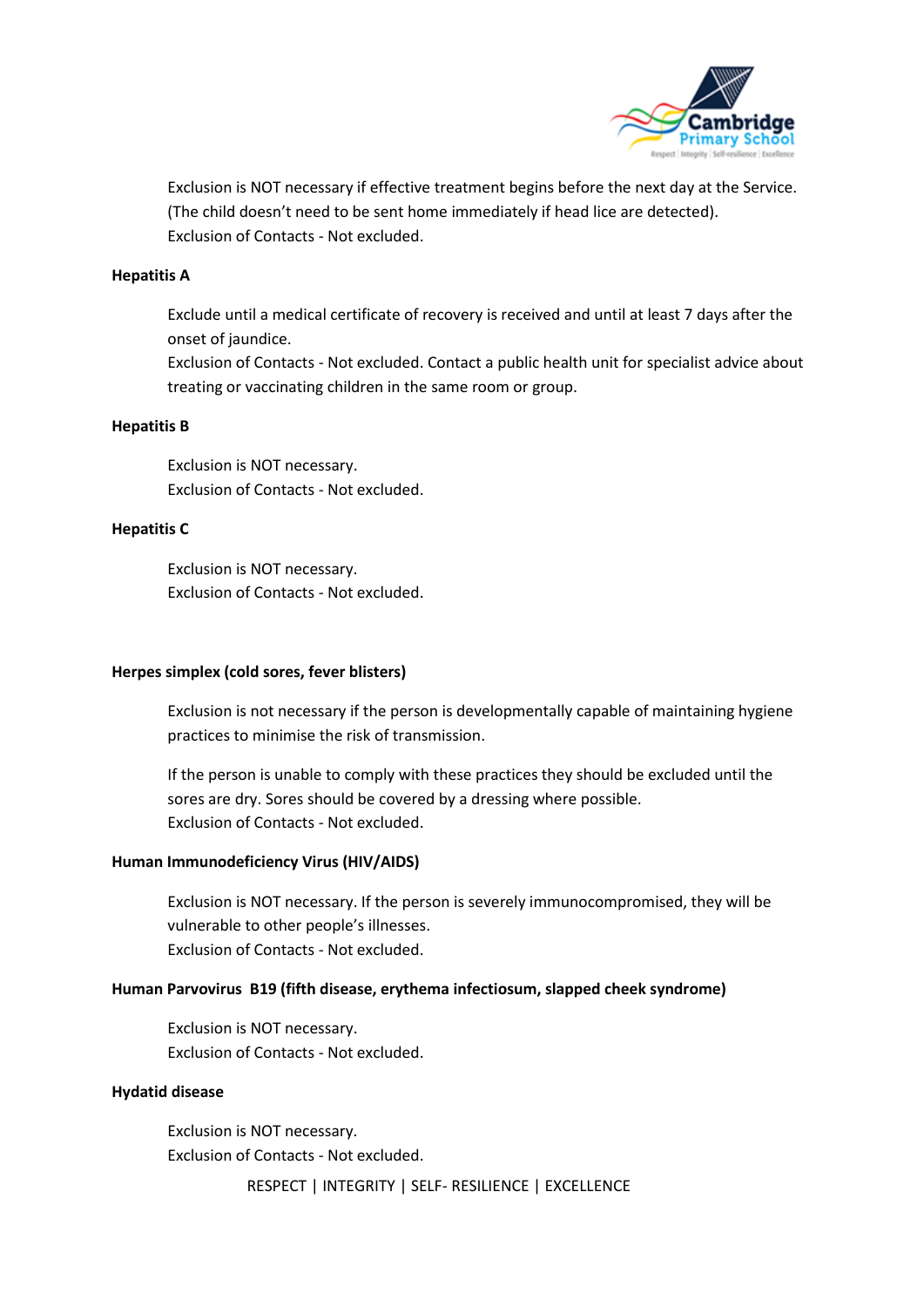

## **Impetigo (school sores)**

Exclude until appropriate antibiotic treatment has commenced. Any sores on exposed skin should be covered with a watertight dressing. Exclusion of Contacts - Not excluded.

#### **Influenza and influenza-like illnesses**

Exclude until well. Exclusion of Contacts - Not excluded.

#### **Listeriosos**

Exclusion is NOT necessary. Exclusion of Contacts - Not excluded.

### **Measles**

Exclude for 4 days after the onset of the rash. Exclusion of Contacts - Immunised and immune contacts are not excluded. For nonimmunised contacts, contact a public health unit for specialist advice. All immunocompromised children should be excluded until 14 days after the first day of appearance of rash in the last case.

## **Meningitis (viral)**

Exclude until well. Exclusion of Contacts - Not excluded.

#### **Meningococcal infection**

Exclude until appropriate antibiotic treatment has been completed. Exclusion of Contacts - Not excluded. Contact a public health unit for specialist advice about antibiotics and /or vaccination for people who were in the same room.

#### **Molluscum contagiosum**

Exclusion is NOT necessary. Exclusion of Contacts - Not excluded.

### **Mumps**

Exclude for 9 days or until swelling goes down (whichever is sooner). Exclusion of Contacts - Not excluded.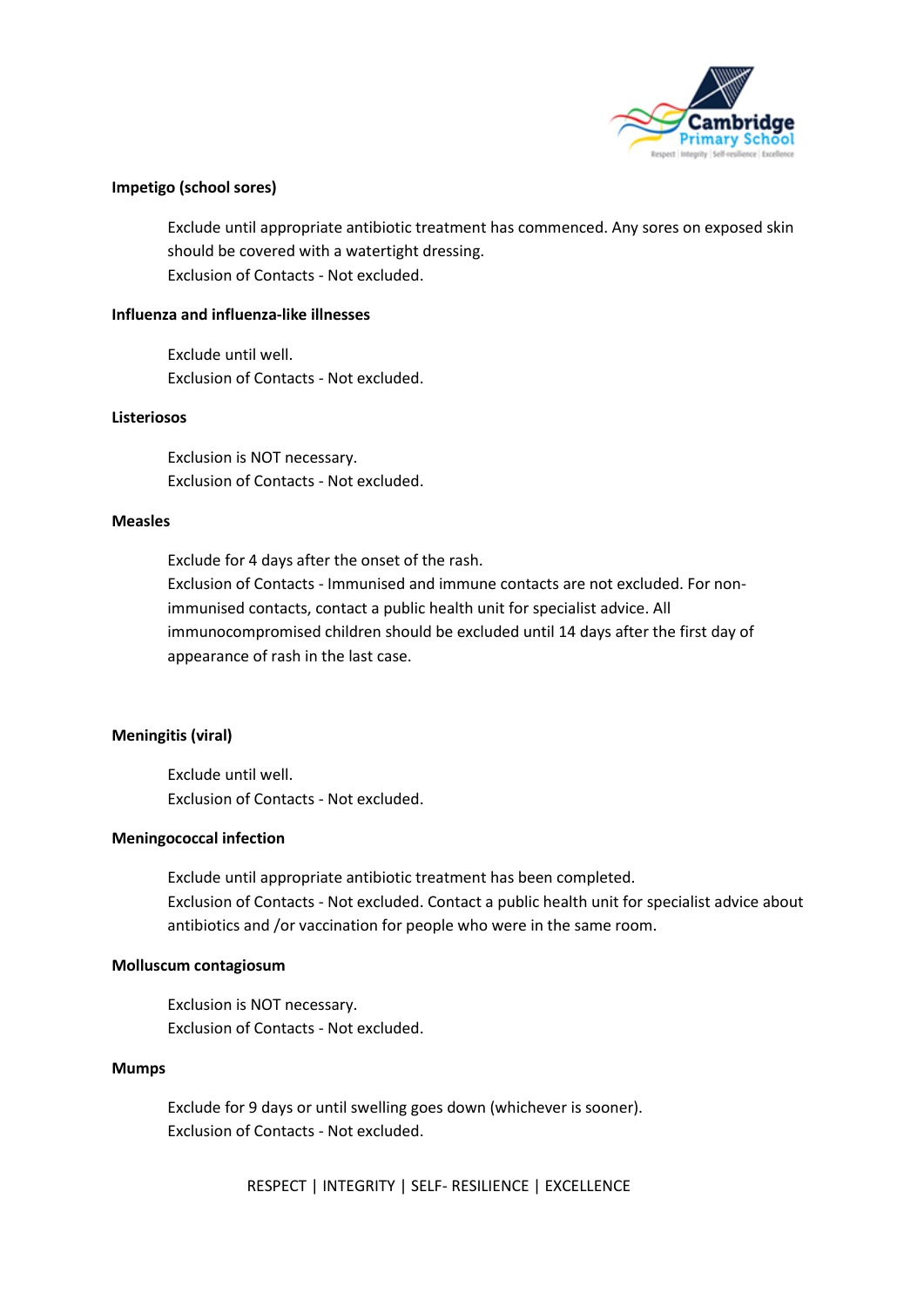

### **Norovirus**

Exclude until there has not been a loose bowel motion or vomiting for 48 hours. Exclusion of Contacts - Not excluded.

## **Pertussis (See 'Whooping Cough')**

### **Pneumococcal Disease**

Exclusion until person is well. Exclusion of Contacts - Not excluded.

### **Roseola**

Exclusion is NOT necessary. Exclusion of Contacts - Not excluded.

#### **Ross River virus**

Exclusion is NOT necessary. Exclusion of Contacts - Not excluded.

## **Rotavirus infection**

Children are to be excluded from the service until there has not been a loose bowel motion or vomiting for 24 hours.<sup>b</sup> Exclusion of Contacts - Not excluded.

## **Rubella (German measles)**

Exclude until fully recovered or for at least four days after the onset of the rash. Exclusion of Contacts - Not excluded.

## **Salmonellosis (Salmonella infection )**

Exclude until there has not been a loose bowel motion for 24 hours.<sup>b</sup> Exclusion of Contacts - Not excluded.

## **Scabies**

Exclude until the day after appropriate treatment has commenced. Exclusion of Contacts - Not excluded.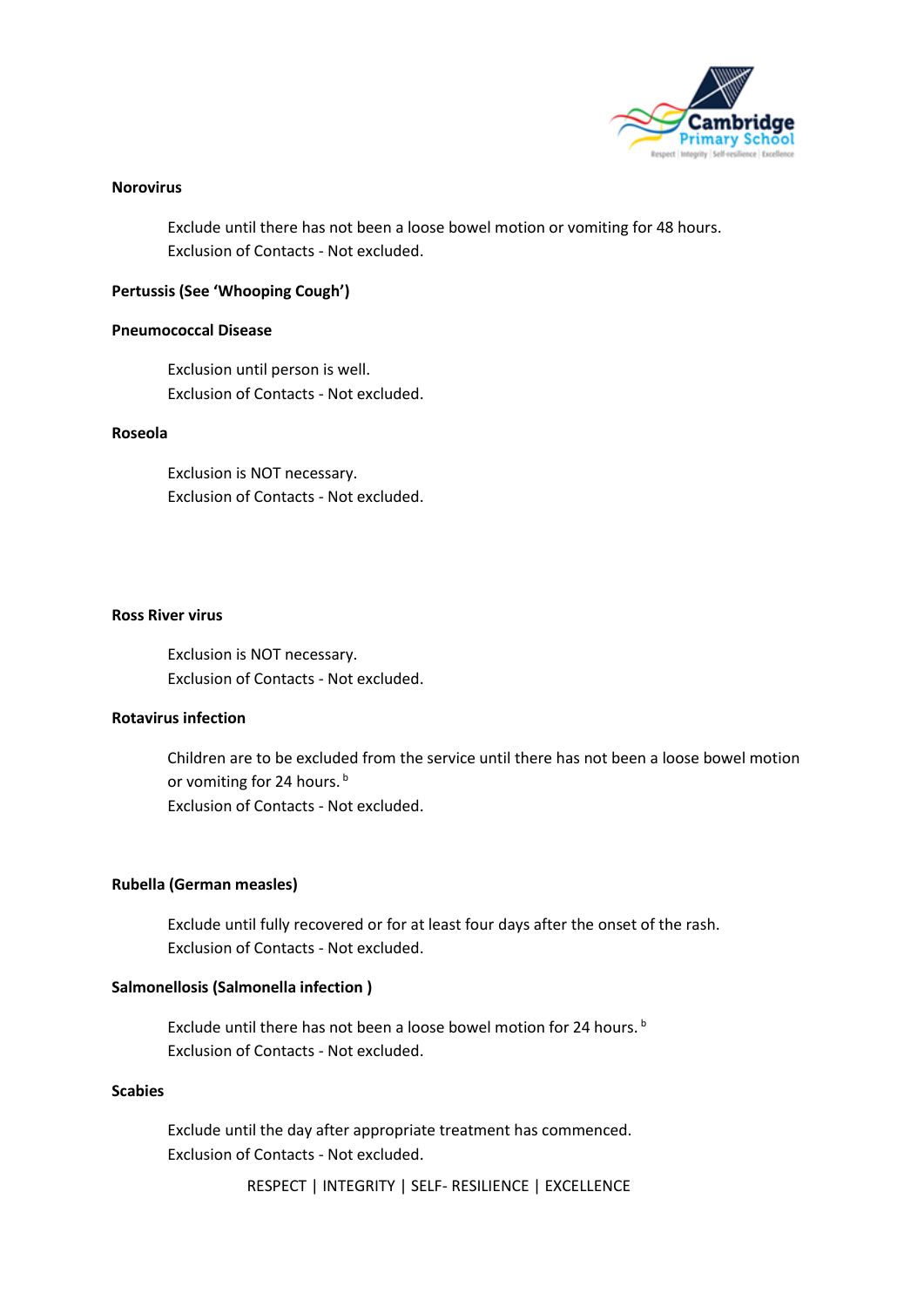

## **Shigellosis**

Exclude until there has not been a loose bowel motion for 24 hours.<sup>b</sup> Exclusion of Contacts - Not excluded.

### **Streptococcal sore throat (including scarlet fever)**

Exclude until the person has received antibiotic treatment for at least 24 hours and feels well.

Exclusion of Contacts - Not excluded.

#### **Toxoplasmosis**

Exclusion is NOT necessary. Exclusion of Contacts - Not excluded.

## **Tuberculosis (TB)**

Exclude until medical certificate is produced from an appropriate health authority. Exclusion of Contacts - Not excluded. Contact a public health unit for specialist advice about screening, antibiotics or TB clinics.

#### **Varicella See 'Chickenpox'**

#### **Viral gastroenteritis (viral diarrhoea)**

Excluded until there has not been a loose bowel motion for 24 hours. **b** Exclusion of Contacts - Not excluded.

#### **Whooping cough (pertussis)**

Exclude until 5 days after starting appropriate antibiotic treatment or for 21 days from the onset of coughing.

Exclusion of Contacts - Contact a public health unit for specialist advice about excluding nonvaccinated contacts, or antibiotics

#### **Worms**

Exclude if loose bowel motions are occurring. Exclusion is not necessary if treatment has occurred.

Exclusion of Contacts - Not excluded.